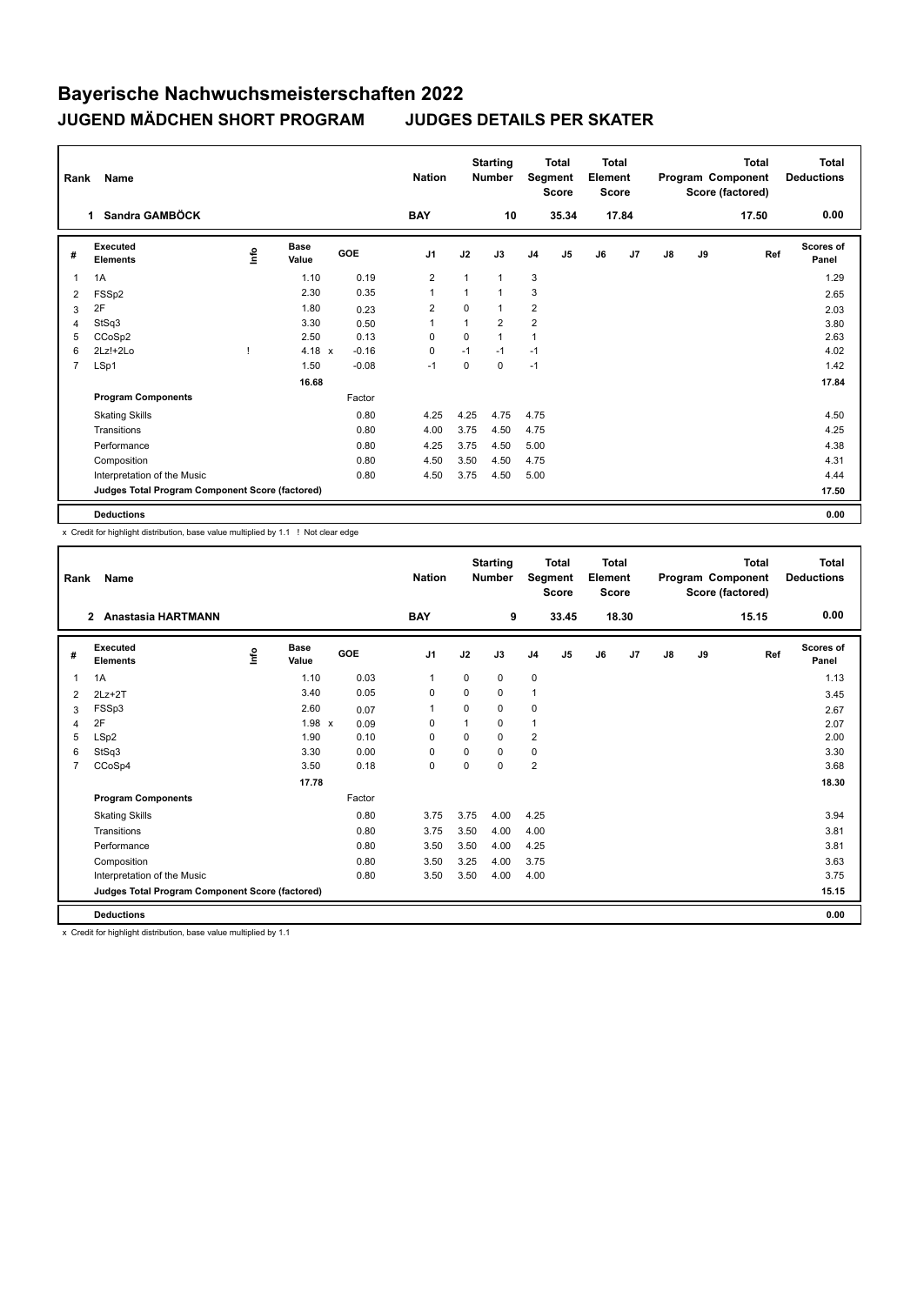| Rank           | Name                                            |    | <b>Nation</b> |         | <b>Starting</b><br><b>Number</b> |                | <b>Total</b><br>Segment<br><b>Score</b> | <b>Total</b><br>Element<br><b>Score</b> |                |    |                | <b>Total</b><br>Program Component<br>Score (factored) | Total<br><b>Deductions</b> |       |                    |
|----------------|-------------------------------------------------|----|---------------|---------|----------------------------------|----------------|-----------------------------------------|-----------------------------------------|----------------|----|----------------|-------------------------------------------------------|----------------------------|-------|--------------------|
|                | <b>Jessica HAHMANN</b><br>3                     |    |               |         | <b>BAY</b>                       |                | 4                                       |                                         | 32.79          |    | 16.89          |                                                       |                            | 15.90 | 0.00               |
| #              | Executed<br><b>Elements</b>                     | ۴ů | Base<br>Value | GOE     | J <sub>1</sub>                   | J2             | J3                                      | J <sub>4</sub>                          | J <sub>5</sub> | J6 | J <sub>7</sub> | J8                                                    | J9                         | Ref   | Scores of<br>Panel |
| $\overline{1}$ | 2F                                              |    | 1.80          | 0.00    | 0                                | $\mathbf 0$    | 0                                       | $\mathbf 0$                             |                |    |                |                                                       |                            |       | 1.80               |
| 2              | 2Lze+2Log                                       | q  | 3.38          | $-0.51$ | -4                               | $-2$           | $-4$                                    | $-2$                                    |                |    |                |                                                       |                            |       | 2.87               |
| 3              | FSSp3                                           |    | 2.60          | 0.20    | 0                                | $\overline{2}$ | 0                                       | $\mathbf{1}$                            |                |    |                |                                                       |                            |       | 2.80               |
| 4              | StSq2                                           |    | 2.60          | 0.00    | 0                                | 0              | 1                                       | $-1$                                    |                |    |                |                                                       |                            |       | 2.60               |
| 5              | 1A                                              |    | $1.21 \times$ | 0.00    | $\Omega$                         | $\Omega$       | $\Omega$                                | $\mathbf 0$                             |                |    |                |                                                       |                            |       | 1.21               |
| 6              | CCoSp3                                          |    | 3.00          | 0.38    | $\overline{1}$                   | 1              | $\overline{2}$                          | $\mathbf{1}$                            |                |    |                |                                                       |                            |       | 3.38               |
| $\overline{7}$ | LSp2                                            |    | 1.90          | 0.33    | $\mathbf{1}$                     | 2              | $\overline{2}$                          | $\overline{2}$                          |                |    |                |                                                       |                            |       | 2.23               |
|                |                                                 |    | 16.49         |         |                                  |                |                                         |                                         |                |    |                |                                                       |                            |       | 16.89              |
|                | <b>Program Components</b>                       |    |               | Factor  |                                  |                |                                         |                                         |                |    |                |                                                       |                            |       |                    |
|                | <b>Skating Skills</b>                           |    |               | 0.80    | 3.25                             | 3.75           | 4.75                                    | 4.50                                    |                |    |                |                                                       |                            |       | 4.06               |
|                | Transitions                                     |    |               | 0.80    | 3.75                             | 3.25           | 4.25                                    | 4.25                                    |                |    |                |                                                       |                            |       | 3.88               |
|                | Performance                                     |    |               | 0.80    | 3.75                             | 3.50           | 4.50                                    | 4.25                                    |                |    |                |                                                       |                            |       | 4.00               |
|                | Composition                                     |    |               | 0.80    | 3.50                             | 3.25           | 4.25                                    | 4.50                                    |                |    |                |                                                       |                            |       | 3.88               |
|                | Interpretation of the Music                     |    |               | 0.80    | 3.75                             | 3.50           | 4.50                                    | 4.50                                    |                |    |                |                                                       |                            |       | 4.06               |
|                | Judges Total Program Component Score (factored) |    |               |         |                                  |                |                                         |                                         |                |    |                |                                                       |                            |       | 15.90              |
|                | <b>Deductions</b>                               |    |               |         |                                  |                |                                         |                                         |                |    |                |                                                       |                            |       | 0.00               |

x Credit for highlight distribution, base value multiplied by 1.1 e Wrong edge q Jump landed on the quarter

| Rank           | Name                                            |      |                      |         | <b>Nation</b>  |          | <b>Starting</b><br><b>Number</b> |                | <b>Total</b><br>Segment<br><b>Score</b> | <b>Total</b><br>Element<br><b>Score</b> |                |               |    | <b>Total</b><br>Program Component<br>Score (factored) | <b>Total</b><br><b>Deductions</b> |
|----------------|-------------------------------------------------|------|----------------------|---------|----------------|----------|----------------------------------|----------------|-----------------------------------------|-----------------------------------------|----------------|---------------|----|-------------------------------------------------------|-----------------------------------|
|                | 4 Emily HEBENSTREIT                             |      |                      |         | <b>BAY</b>     |          | 1                                |                | 31.61                                   |                                         | 16.56          |               |    | 16.05                                                 | $-1.00$                           |
| #              | Executed<br><b>Elements</b>                     | lnfo | <b>Base</b><br>Value | GOE     | J <sub>1</sub> | J2       | J3                               | J <sub>4</sub> | J <sub>5</sub>                          | J6                                      | J <sub>7</sub> | $\mathsf{J}8$ | J9 | Ref                                                   | Scores of<br>Panel                |
| 1              | $2Lz + 2Lo$                                     |      | 3.80                 | $-1.05$ | $-5$           | $-5$     | $-5$                             | $-5$           |                                         |                                         |                |               |    |                                                       | 2.75                              |
| $\overline{2}$ | 1A                                              |      | 1.10                 | 0.11    | $\mathbf{1}$   | 1        | 0                                | $\overline{2}$ |                                         |                                         |                |               |    |                                                       | 1.21                              |
| 3              | FSSp2                                           |      | 2.30                 | 0.12    | 0              | 0        | 0                                | $\overline{2}$ |                                         |                                         |                |               |    |                                                       | 2.42                              |
| $\overline{4}$ | StSq2                                           |      | 2.60                 | 0.33    | $\mathbf{1}$   | 1        | 1                                | $\overline{2}$ |                                         |                                         |                |               |    |                                                       | 2.93                              |
| 5              | 2F                                              |      | $1.98 \times$        | 0.09    | $\Omega$       | $\Omega$ | 1                                | $\mathbf{1}$   |                                         |                                         |                |               |    |                                                       | 2.07                              |
| 6              | CCoSp4                                          |      | 3.50                 | 0.26    | $-1$           | 1        | $\overline{1}$                   | $\overline{2}$ |                                         |                                         |                |               |    |                                                       | 3.76                              |
| $\overline{7}$ | LSp1                                            |      | 1.50                 | $-0.08$ | $-1$           | $\Omega$ | 0                                | $-1$           |                                         |                                         |                |               |    |                                                       | 1.42                              |
|                |                                                 |      | 16.78                |         |                |          |                                  |                |                                         |                                         |                |               |    |                                                       | 16.56                             |
|                | <b>Program Components</b>                       |      |                      | Factor  |                |          |                                  |                |                                         |                                         |                |               |    |                                                       |                                   |
|                | <b>Skating Skills</b>                           |      |                      | 0.80    | 3.25           | 4.00     | 4.50                             | 4.75           |                                         |                                         |                |               |    |                                                       | 4.13                              |
|                | Transitions                                     |      |                      | 0.80    | 3.00           | 3.50     | 4.00                             | 4.50           |                                         |                                         |                |               |    |                                                       | 3.75                              |
|                | Performance                                     |      |                      | 0.80    | 3.25           | 3.75     | 4.50                             | 4.75           |                                         |                                         |                |               |    |                                                       | 4.06                              |
|                | Composition                                     |      |                      | 0.80    | 3.50           | 3.50     | 4.25                             | 5.00           |                                         |                                         |                |               |    |                                                       | 4.06                              |
|                | Interpretation of the Music                     |      |                      | 0.80    | 3.50           | 3.75     | 4.25                             | 4.75           |                                         |                                         |                |               |    |                                                       | 4.06                              |
|                | Judges Total Program Component Score (factored) |      |                      |         |                |          |                                  |                |                                         |                                         |                |               |    |                                                       | 16.05                             |
|                | <b>Deductions</b>                               |      | Falls:               | $-1.00$ |                |          |                                  |                |                                         |                                         |                |               |    |                                                       | $-1.00$                           |

x Credit for highlight distribution, base value multiplied by 1.1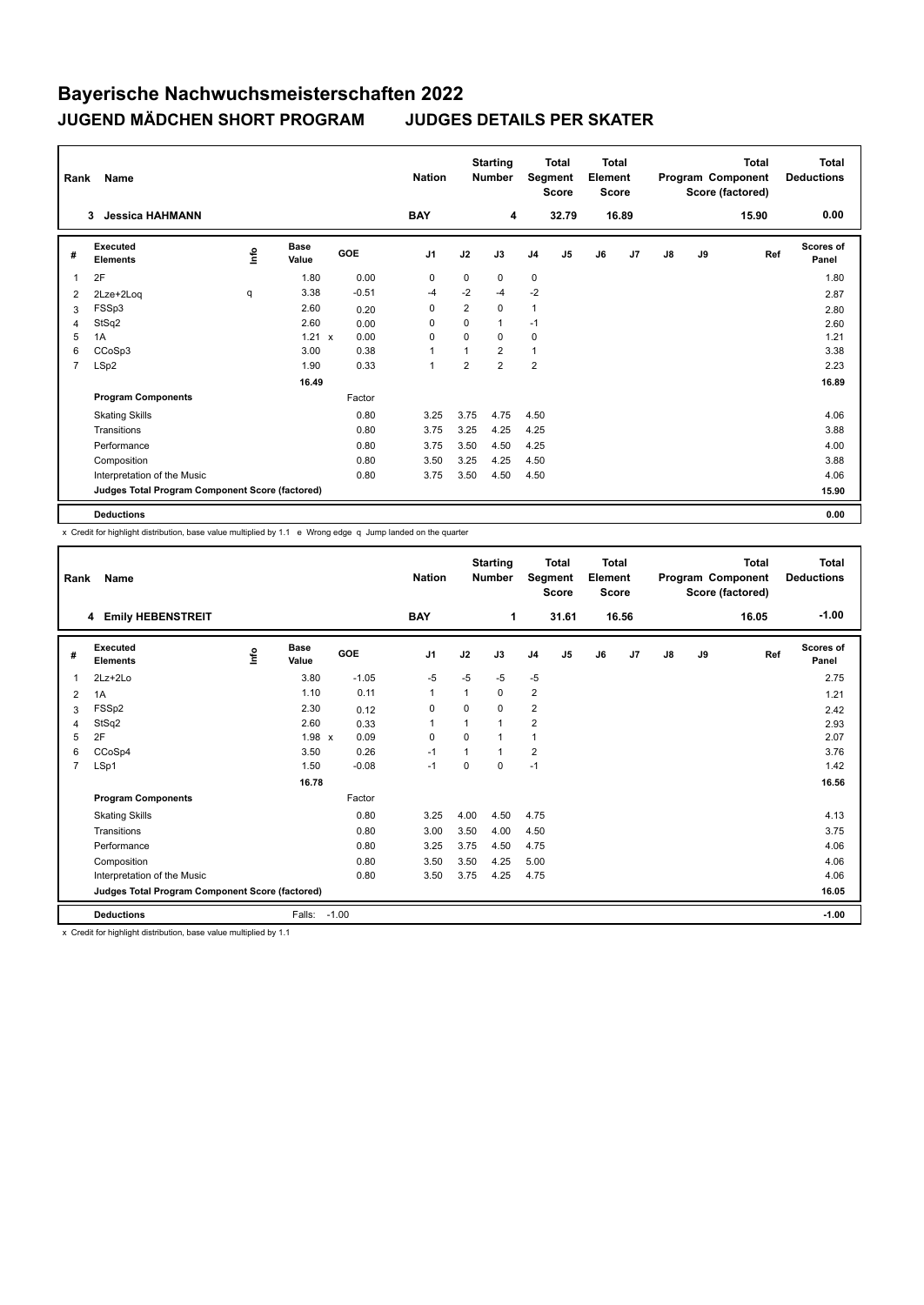| Rank           | Name                                            |                           | <b>Nation</b>        |         | <b>Starting</b><br><b>Number</b> |              | <b>Total</b><br>Segment<br><b>Score</b> | <b>Total</b><br>Element<br><b>Score</b> |                |    |                | <b>Total</b><br>Program Component<br>Score (factored) | Total<br><b>Deductions</b> |       |                    |
|----------------|-------------------------------------------------|---------------------------|----------------------|---------|----------------------------------|--------------|-----------------------------------------|-----------------------------------------|----------------|----|----------------|-------------------------------------------------------|----------------------------|-------|--------------------|
|                | <b>Mariella WALLNER</b><br>5                    |                           |                      |         | <b>BAY</b>                       |              | $\overline{2}$                          |                                         | 31.31          |    | 16.01          |                                                       |                            | 15.30 | 0.00               |
| #              | Executed<br><b>Elements</b>                     | $\mathop{\mathsf{Inflo}}$ | <b>Base</b><br>Value | GOE     | J <sub>1</sub>                   | J2           | J3                                      | J <sub>4</sub>                          | J <sub>5</sub> | J6 | J <sub>7</sub> | J8                                                    | J9                         | Ref   | Scores of<br>Panel |
| $\overline{1}$ | 1A                                              |                           | 1.10                 | 0.11    | $\mathbf{1}$                     | $\mathbf{1}$ | 0                                       | $\overline{2}$                          |                |    |                |                                                       |                            |       | 1.21               |
| 2              | 2F                                              |                           | 1.80                 | $-0.09$ | 0                                | 0            | 0                                       | $-2$                                    |                |    |                |                                                       |                            |       | 1.71               |
| 3              | CCoSp3V                                         |                           | 2.25                 | 0.23    | $\overline{1}$                   | 0            | 1                                       | $\overline{2}$                          |                |    |                |                                                       |                            |       | 2.48               |
| 4              | $2Lz+2T$                                        |                           | $3.74 \times$        | $-0.37$ | $-2$                             | $-2$         | $-1$                                    | $-2$                                    |                |    |                |                                                       |                            |       | 3.37               |
| 5              | FSSp3                                           |                           | 2.60                 | 0.00    | $\Omega$                         | $\Omega$     | $\Omega$                                | 0                                       |                |    |                |                                                       |                            |       | 2.60               |
| 6              | LSp2                                            |                           | 1.90                 | 0.14    | 0                                | 1            | $\Omega$                                | $\overline{2}$                          |                |    |                |                                                       |                            |       | 2.04               |
| $\overline{7}$ | StSq2                                           |                           | 2.60                 | 0.00    | $-1$                             | 0            | 0                                       | $\mathbf{1}$                            |                |    |                |                                                       |                            |       | 2.60               |
|                |                                                 |                           | 15.99                |         |                                  |              |                                         |                                         |                |    |                |                                                       |                            |       | 16.01              |
|                | <b>Program Components</b>                       |                           |                      | Factor  |                                  |              |                                         |                                         |                |    |                |                                                       |                            |       |                    |
|                | <b>Skating Skills</b>                           |                           |                      | 0.80    | 3.75                             | 4.00         | 4.25                                    | 4.25                                    |                |    |                |                                                       |                            |       | 4.06               |
|                | Transitions                                     |                           |                      | 0.80    | 3.50                             | 3.50         | 4.00                                    | 4.00                                    |                |    |                |                                                       |                            |       | 3.75               |
|                | Performance                                     |                           |                      | 0.80    | 3.75                             | 3.50         | 4.00                                    | 4.00                                    |                |    |                |                                                       |                            |       | 3.81               |
|                | Composition                                     |                           |                      | 0.80    | 3.75                             | 3.50         | 4.00                                    | 4.00                                    |                |    |                |                                                       |                            |       | 3.81               |
|                | Interpretation of the Music                     |                           |                      | 0.80    | 3.50                             | 3.25         | 4.25                                    | 3.75                                    |                |    |                |                                                       |                            |       | 3.69               |
|                | Judges Total Program Component Score (factored) |                           |                      |         |                                  |              |                                         |                                         |                |    |                |                                                       |                            |       | 15.30              |
|                | <b>Deductions</b>                               |                           |                      |         |                                  |              |                                         |                                         |                |    |                |                                                       |                            |       | 0.00               |

x Credit for highlight distribution, base value multiplied by 1.1

| Rank           | Name                                            |       |                      |         | <b>Nation</b>  |          | <b>Starting</b><br><b>Number</b> |                | <b>Total</b><br>Segment<br><b>Score</b> | <b>Total</b><br>Element<br><b>Score</b> |       |    |    | <b>Total</b><br>Program Component<br>Score (factored) | <b>Total</b><br><b>Deductions</b> |
|----------------|-------------------------------------------------|-------|----------------------|---------|----------------|----------|----------------------------------|----------------|-----------------------------------------|-----------------------------------------|-------|----|----|-------------------------------------------------------|-----------------------------------|
|                | <b>Lilian WHYTE</b><br>6                        |       |                      |         | <b>BAY</b>     |          | 11                               |                | 27.65                                   |                                         | 13.40 |    |    | 14.25                                                 | 0.00                              |
| #              | Executed<br><b>Elements</b>                     | ١nf٥  | <b>Base</b><br>Value | GOE     | J <sub>1</sub> | J2       | J3                               | J <sub>4</sub> | J5                                      | J6                                      | J7    | J8 | J9 | Ref                                                   | <b>Scores of</b><br>Panel         |
| 1              | 2F                                              |       | 1.80                 | 0.18    | $\mathbf{1}$   | 1        | 0                                | $\overline{2}$ |                                         |                                         |       |    |    |                                                       | 1.98                              |
| 2              | 1A                                              |       | 1.10                 | 0.06    | $\mathbf{1}$   | 0        | 0                                | $\mathbf{1}$   |                                         |                                         |       |    |    |                                                       | 1.16                              |
| 3              | LSp1                                            |       | 1.50                 | 0.00    | 0              | 0        | $-2$                             | $\overline{2}$ |                                         |                                         |       |    |    |                                                       | 1.50                              |
| $\overline{4}$ | $2Lz!+2T<$                                      | $\,<$ | 3.14                 | $-0.84$ | $-5$           | $-3$     | $-4$                             | -4             |                                         |                                         |       |    |    |                                                       | 2.30                              |
| 5              | FSSp2                                           |       | 2.30                 | $-0.06$ | $-1$           | $\Omega$ | $\Omega$                         | 0              |                                         |                                         |       |    |    |                                                       | 2.24                              |
| 6              | StSq2                                           |       | 2.60                 | $-0.13$ | $\mathbf 0$    | $-1$     | 0                                | $-1$           |                                         |                                         |       |    |    |                                                       | 2.47                              |
| 7              | CCoSp1                                          |       | 2.00                 | $-0.25$ | $-1$           | $-2$     | 0                                | $-2$           |                                         |                                         |       |    |    |                                                       | 1.75                              |
|                |                                                 |       | 14.44                |         |                |          |                                  |                |                                         |                                         |       |    |    |                                                       | 13.40                             |
|                | <b>Program Components</b>                       |       |                      | Factor  |                |          |                                  |                |                                         |                                         |       |    |    |                                                       |                                   |
|                | <b>Skating Skills</b>                           |       |                      | 0.80    | 3.50           | 3.50     | 3.50                             | 4.25           |                                         |                                         |       |    |    |                                                       | 3.69                              |
|                | Transitions                                     |       |                      | 0.80    | 3.25           | 3.25     | 3.25                             | 3.75           |                                         |                                         |       |    |    |                                                       | 3.38                              |
|                | Performance                                     |       |                      | 0.80    | 3.50           | 3.50     | 3.50                             | 4.25           |                                         |                                         |       |    |    |                                                       | 3.69                              |
|                | Composition                                     |       |                      | 0.80    | 3.50           | 3.25     | 3.50                             | 4.00           |                                         |                                         |       |    |    |                                                       | 3.56                              |
|                | Interpretation of the Music                     |       |                      | 0.80    | 3.25           | 3.25     | 3.50                             | 4.00           |                                         |                                         |       |    |    |                                                       | 3.50                              |
|                | Judges Total Program Component Score (factored) |       |                      |         |                |          |                                  |                |                                         |                                         |       |    |    |                                                       | 14.25                             |
|                | <b>Deductions</b>                               |       |                      |         |                |          |                                  |                |                                         |                                         |       |    |    |                                                       | 0.00                              |

< Under-rotated jump ! Not clear edge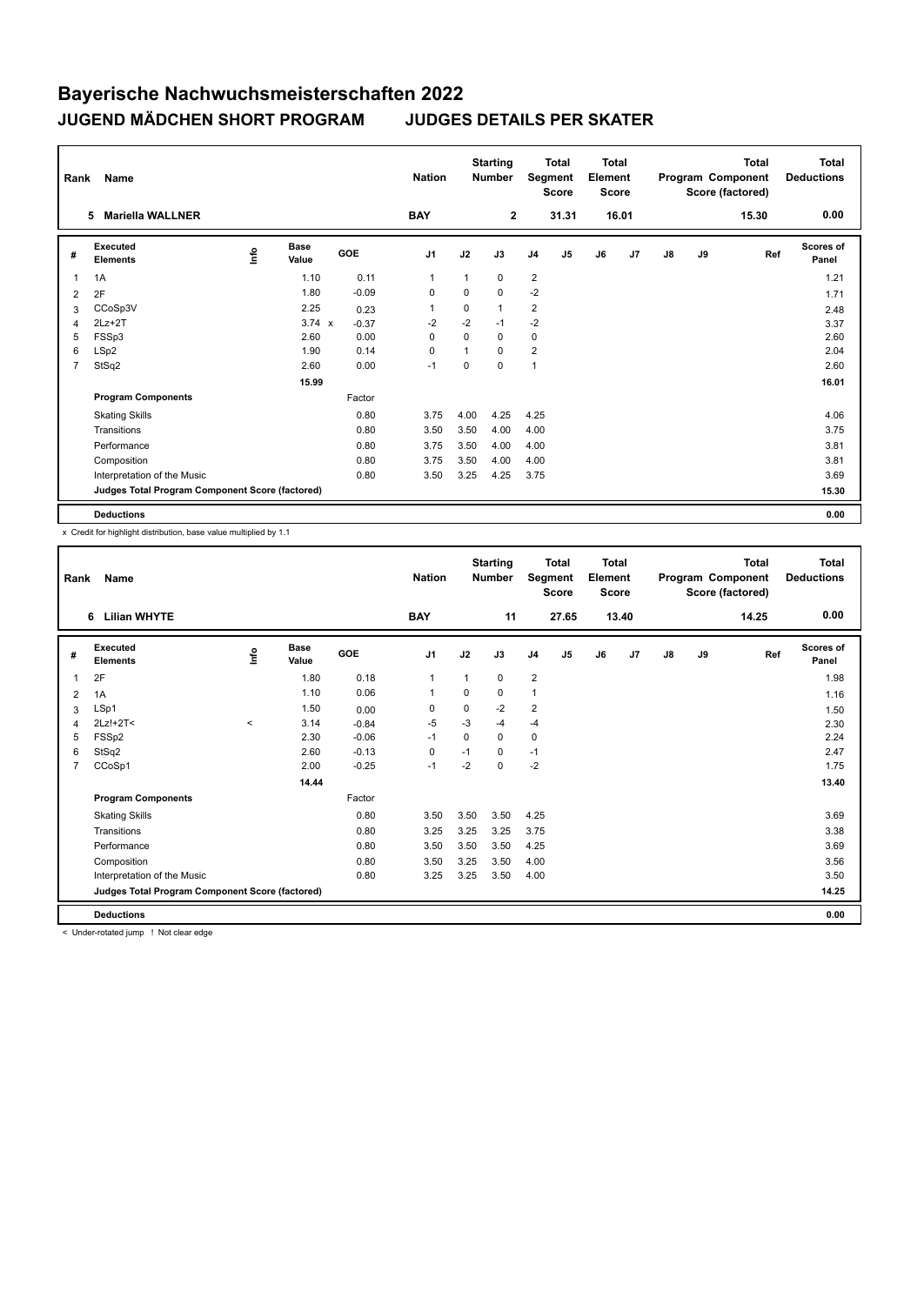| Rank           | Name                                            |                           | <b>Nation</b>        |         | <b>Starting</b><br><b>Number</b> |              | <b>Total</b><br>Segment<br><b>Score</b> | <b>Total</b><br>Element<br><b>Score</b> |                |    |                | <b>Total</b><br>Program Component<br>Score (factored) | Total<br><b>Deductions</b> |       |                    |
|----------------|-------------------------------------------------|---------------------------|----------------------|---------|----------------------------------|--------------|-----------------------------------------|-----------------------------------------|----------------|----|----------------|-------------------------------------------------------|----------------------------|-------|--------------------|
|                | 7 Sofia POLL                                    |                           |                      |         | <b>BAY</b>                       |              | 12                                      |                                         | 27.59          |    | 12.24          |                                                       |                            | 15.35 | 0.00               |
| #              | Executed<br><b>Elements</b>                     | $\mathop{\mathsf{Inflo}}$ | <b>Base</b><br>Value | GOE     | J <sub>1</sub>                   | J2           | J3                                      | J <sub>4</sub>                          | J <sub>5</sub> | J6 | J <sub>7</sub> | $\mathsf{J}8$                                         | J9                         | Ref   | Scores of<br>Panel |
| $\overline{1}$ | 1A                                              |                           | 1.10                 | 0.08    | 0                                | $\mathbf{1}$ | $\Omega$                                | $\overline{2}$                          |                |    |                |                                                       |                            |       | 1.18               |
| 2              | $2Lz+2T$                                        |                           | 3.40                 | $-0.05$ | 0                                | $\mathbf 0$  | $-1$                                    | $\mathbf 0$                             |                |    |                |                                                       |                            |       | 3.35               |
| 3              | <b>FSSp</b>                                     |                           | 0.00                 | 0.00    | ٠                                | ٠            |                                         | ۰                                       |                |    |                |                                                       |                            |       | 0.00               |
| 4              | LSp1                                            |                           | 1.50                 | $-0.08$ | 0                                | $\mathbf 0$  | $-1$                                    | $-1$                                    |                |    |                |                                                       |                            |       | 1.42               |
| 5              | StSq2                                           |                           | 2.60                 | $-0.26$ | $\Omega$                         | $-1$         | $-2$                                    | $-1$                                    |                |    |                |                                                       |                            |       | 2.34               |
| 6              | 2F                                              |                           | 1.98 x               | 0.09    | $\Omega$                         | 0            | 1                                       | $\mathbf{1}$                            |                |    |                |                                                       |                            |       | 2.07               |
| $\overline{7}$ | CCoSp2V                                         |                           | 1.88                 | 0.00    | $\mathbf 0$                      | 0            | 1                                       | $-1$                                    |                |    |                |                                                       |                            |       | 1.88               |
|                |                                                 |                           | 12.46                |         |                                  |              |                                         |                                         |                |    |                |                                                       |                            |       | 12.24              |
|                | <b>Program Components</b>                       |                           |                      | Factor  |                                  |              |                                         |                                         |                |    |                |                                                       |                            |       |                    |
|                | <b>Skating Skills</b>                           |                           |                      | 0.80    | 3.75                             | 3.75         | 4.25                                    | 4.25                                    |                |    |                |                                                       |                            |       | 4.00               |
|                | Transitions                                     |                           |                      | 0.80    | 3.50                             | 3.50         | 4.00                                    | 4.25                                    |                |    |                |                                                       |                            |       | 3.81               |
|                | Performance                                     |                           |                      | 0.80    | 3.50                             | 3.50         | 4.25                                    | 3.75                                    |                |    |                |                                                       |                            |       | 3.75               |
|                | Composition                                     |                           |                      | 0.80    | 3.75                             | 3.50         | 4.00                                    | 4.25                                    |                |    |                |                                                       |                            |       | 3.88               |
|                | Interpretation of the Music                     |                           |                      | 0.80    | 3.50                             | 3.50         | 4.00                                    | 4.00                                    |                |    |                |                                                       |                            |       | 3.75               |
|                | Judges Total Program Component Score (factored) |                           |                      |         |                                  |              |                                         |                                         |                |    |                |                                                       |                            |       | 15.35              |
|                | <b>Deductions</b>                               |                           |                      |         |                                  |              |                                         |                                         |                |    |                |                                                       |                            |       | 0.00               |

x Credit for highlight distribution, base value multiplied by 1.1

| Rank           | Name                                            |         |                 |         | <b>Nation</b>  |             | <b>Starting</b><br><b>Number</b> |                | <b>Total</b><br>Segment<br><b>Score</b> | Total<br>Element<br><b>Score</b> |       |               |    | <b>Total</b><br>Program Component<br>Score (factored) | <b>Total</b><br><b>Deductions</b> |
|----------------|-------------------------------------------------|---------|-----------------|---------|----------------|-------------|----------------------------------|----------------|-----------------------------------------|----------------------------------|-------|---------------|----|-------------------------------------------------------|-----------------------------------|
|                | <b>Diana DAGINTEN</b><br>8                      |         |                 |         | <b>BAY</b>     |             | 8                                |                | 25.56                                   |                                  | 11.41 |               |    | 15.15                                                 | $-1.00$                           |
| #              | Executed<br><b>Elements</b>                     | Info    | Base<br>Value   | GOE     | J <sub>1</sub> | J2          | J3                               | J <sub>4</sub> | J5                                      | J6                               | J7    | $\mathsf{J}8$ | J9 | Ref                                                   | <b>Scores of</b><br>Panel         |
| 1              | 1A                                              |         | 1.10            | 0.00    | 0              | 0           | $\mathbf{1}$                     | $-1$           |                                         |                                  |       |               |    |                                                       | 1.10                              |
| 2              | 2F                                              |         | 1.80            | $-0.14$ | $\mathbf 0$    | $\mathbf 0$ | $-2$                             | $-1$           |                                         |                                  |       |               |    |                                                       | 1.66                              |
| 3              | FSSp1                                           |         | 2.00            | 0.00    | $-1$           | 0           | 0                                | $\mathbf{1}$   |                                         |                                  |       |               |    |                                                       | 2.00                              |
| $\overline{4}$ | StSq3                                           |         | 3.30            | 0.08    | 0              |             | $\mathbf{1}$                     | $-1$           |                                         |                                  |       |               |    |                                                       | 3.38                              |
| 5              | CCoSp1V                                         |         | 1.50            | $-0.41$ | -4             | $-2$        | $-3$                             | $-2$           |                                         |                                  |       |               |    |                                                       | 1.09                              |
| 6              | $2$ Lze+1 $T^*$                                 | $\star$ | $1.85 \times$   | $-0.84$ | $-5$           | $-5$        | $-5$                             | $-5$           |                                         |                                  |       |               |    |                                                       | 1.01                              |
| $\overline{7}$ | LSpB                                            |         | 1.20            | $-0.03$ | $-2$           | $\Omega$    | 0                                | $\overline{1}$ |                                         |                                  |       |               |    |                                                       | 1.17                              |
|                |                                                 |         | 12.75           |         |                |             |                                  |                |                                         |                                  |       |               |    |                                                       | 11.41                             |
|                | <b>Program Components</b>                       |         |                 | Factor  |                |             |                                  |                |                                         |                                  |       |               |    |                                                       |                                   |
|                | <b>Skating Skills</b>                           |         |                 | 0.80    | 3.25           | 3.75        | 4.25                             | 4.25           |                                         |                                  |       |               |    |                                                       | 3.88                              |
|                | Transitions                                     |         |                 | 0.80    | 3.00           | 3.50        | 4.00                             | 4.00           |                                         |                                  |       |               |    |                                                       | 3.63                              |
|                | Performance                                     |         |                 | 0.80    | 3.00           | 3.75        | 4.25                             | 4.25           |                                         |                                  |       |               |    |                                                       | 3.81                              |
|                | Composition                                     |         |                 | 0.80    | 3.25           | 3.50        | 4.00                             | 4.00           |                                         |                                  |       |               |    |                                                       | 3.69                              |
|                | Interpretation of the Music                     |         |                 | 0.80    | 3.50           | 3.75        | 4.25                             | 4.25           |                                         |                                  |       |               |    |                                                       | 3.94                              |
|                | Judges Total Program Component Score (factored) |         |                 |         |                |             |                                  |                |                                         |                                  |       |               |    |                                                       | 15.15                             |
|                | <b>Deductions</b>                               |         | Time violation: | $-1.00$ |                |             |                                  |                |                                         |                                  |       |               |    |                                                       | $-1.00$                           |

\* Invalid element x Credit for highlight distribution, base value multiplied by 1.1 e Wrong edge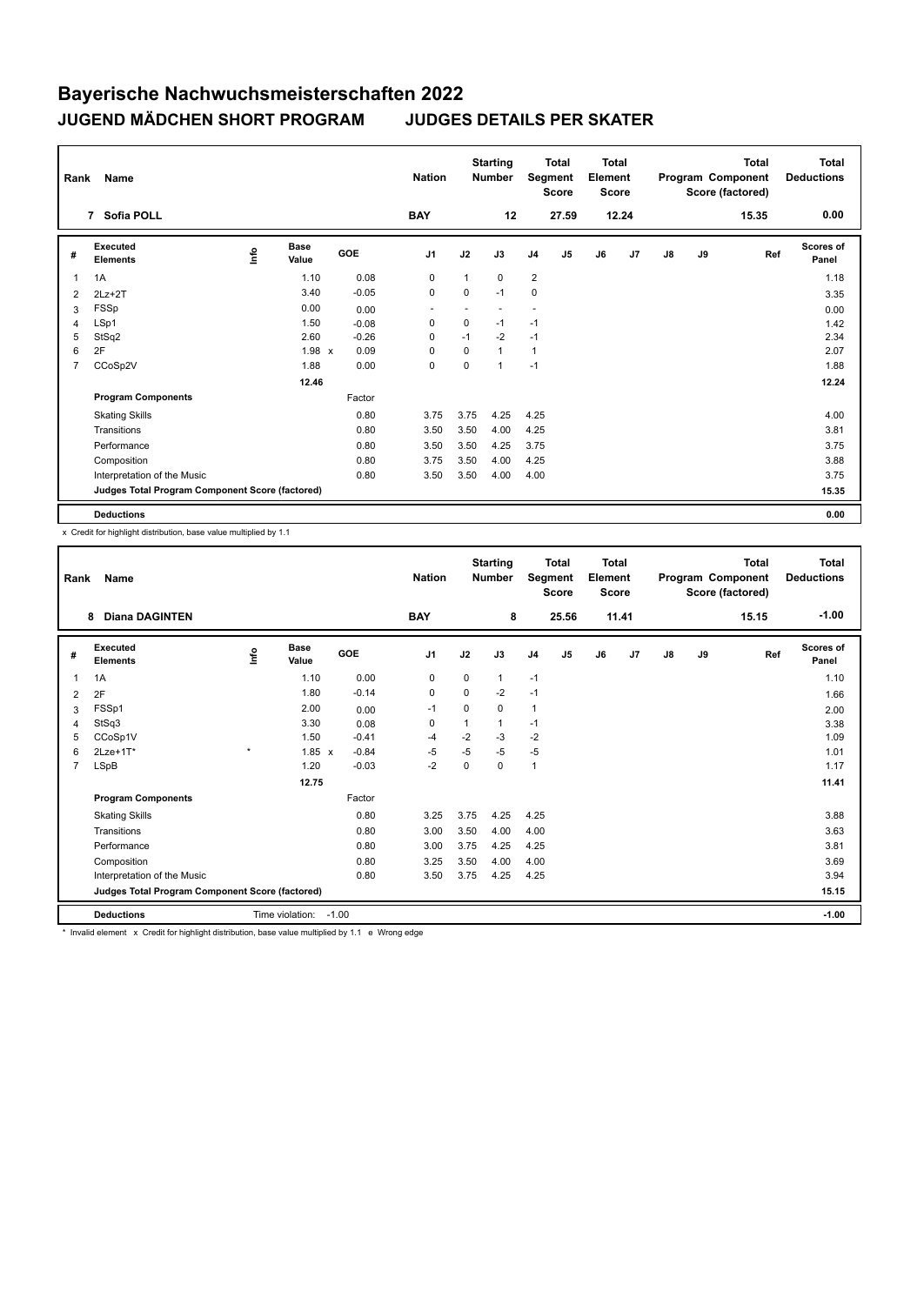| Rank           | Name                                            |                           | <b>Nation</b>        |         | <b>Starting</b><br><b>Number</b> |              | <b>Total</b><br>Segment<br><b>Score</b> | <b>Total</b><br>Element<br><b>Score</b> |                |    |                | <b>Total</b><br>Program Component<br>Score (factored) | Total<br><b>Deductions</b> |       |                    |
|----------------|-------------------------------------------------|---------------------------|----------------------|---------|----------------------------------|--------------|-----------------------------------------|-----------------------------------------|----------------|----|----------------|-------------------------------------------------------|----------------------------|-------|--------------------|
|                | <b>Melina BEER</b><br>9                         |                           |                      |         | <b>BAY</b>                       |              | 13                                      |                                         | 23.59          |    | 9.19           |                                                       |                            | 14.40 | 0.00               |
| #              | Executed<br><b>Elements</b>                     | $\mathop{\mathsf{Inflo}}$ | <b>Base</b><br>Value | GOE     | J <sub>1</sub>                   | J2           | J3                                      | J <sub>4</sub>                          | J <sub>5</sub> | J6 | J <sub>7</sub> | $\mathsf{J}8$                                         | J9                         | Ref   | Scores of<br>Panel |
| $\overline{1}$ | 1A                                              |                           | 1.10                 | 0.06    | $\mathbf 0$                      | $\mathbf{1}$ | $\mathbf{1}$                            | $\mathbf 0$                             |                |    |                |                                                       |                            |       | 1.16               |
| 2              | FSS <sub>p2</sub>                               |                           | 2.30                 | $-0.35$ | $-1$                             | $-1$         | $-2$                                    | $-2$                                    |                |    |                |                                                       |                            |       | 1.95               |
| 3              | StSq1                                           |                           | 1.80                 | $-0.27$ | $-2$                             | $-2$         | $-1$                                    | $-1$                                    |                |    |                |                                                       |                            |       | 1.53               |
| 4              | 2F                                              |                           | 1.80                 | $-0.09$ | $-1$                             | 0            | 0                                       | $-1$                                    |                |    |                |                                                       |                            |       | 1.71               |
| 5              | LSpB                                            |                           | 1.20                 | 0.03    | $\Omega$                         | $\Omega$     | 0                                       | $\mathbf{1}$                            |                |    |                |                                                       |                            |       | 1.23               |
| 6              | $2S+1T^*$                                       | $\star$                   | $1.43 \times$        | $-0.65$ | $-5$                             | -5           | $-5$                                    | $-5$                                    |                |    |                |                                                       |                            |       | 0.78               |
| $\overline{7}$ | CCoSpBV                                         |                           | 1.28                 | $-0.45$ | $-3$                             | $-3$         | $-5$                                    | $-3$                                    |                |    |                |                                                       |                            |       | 0.83               |
|                |                                                 |                           | 10.91                |         |                                  |              |                                         |                                         |                |    |                |                                                       |                            |       | 9.19               |
|                | <b>Program Components</b>                       |                           |                      | Factor  |                                  |              |                                         |                                         |                |    |                |                                                       |                            |       |                    |
|                | <b>Skating Skills</b>                           |                           |                      | 0.80    | 3.50                             | 3.50         | 4.25                                    | 4.00                                    |                |    |                |                                                       |                            |       | 3.81               |
|                | Transitions                                     |                           |                      | 0.80    | 3.00                             | 3.25         | 3.75                                    | 3.75                                    |                |    |                |                                                       |                            |       | 3.44               |
|                | Performance                                     |                           |                      | 0.80    | 3.00                             | 3.50         | 4.00                                    | 3.75                                    |                |    |                |                                                       |                            |       | 3.56               |
|                | Composition                                     |                           |                      | 0.80    | 3.25                             | 3.25         | 3.75                                    | 3.75                                    |                |    |                |                                                       |                            |       | 3.50               |
|                | Interpretation of the Music                     |                           |                      | 0.80    | 3.25                             | 3.75         | 3.75                                    | 4.00                                    |                |    |                |                                                       |                            |       | 3.69               |
|                | Judges Total Program Component Score (factored) |                           |                      |         |                                  |              |                                         |                                         |                |    |                |                                                       |                            |       | 14.40              |
|                | <b>Deductions</b>                               |                           |                      |         |                                  |              |                                         |                                         |                |    |                |                                                       |                            |       | 0.00               |

\* Invalid element x Credit for highlight distribution, base value multiplied by 1.1

| Rank           | Name                                            |                     |                      |         | <b>Nation</b>  |          | <b>Starting</b><br><b>Number</b> |                | <b>Total</b><br>Segment<br><b>Score</b> | <b>Total</b><br>Element<br><b>Score</b> |      |               |    | <b>Total</b><br>Program Component<br>Score (factored) | <b>Total</b><br><b>Deductions</b> |
|----------------|-------------------------------------------------|---------------------|----------------------|---------|----------------|----------|----------------------------------|----------------|-----------------------------------------|-----------------------------------------|------|---------------|----|-------------------------------------------------------|-----------------------------------|
| 10             | <b>Alina HABEL</b>                              |                     |                      |         | <b>BAY</b>     |          | 5                                |                | 21.39                                   |                                         | 5.89 |               |    | 15.50                                                 | 0.00                              |
| #              | Executed<br><b>Elements</b>                     | lnfo                | <b>Base</b><br>Value | GOE     | J <sub>1</sub> | J2       | J3                               | J <sub>4</sub> | J5                                      | J6                                      | J7   | $\mathsf{J}8$ | J9 | Ref                                                   | <b>Scores of</b><br>Panel         |
| $\mathbf{1}$   | 1A                                              |                     | 1.10                 | 0.00    | $-1$           | 1        | 0                                | $\mathbf 0$    |                                         |                                         |      |               |    |                                                       | 1.10                              |
| 2              | 2Lzeq+COMBO                                     | q                   | 1.68                 | $-0.84$ | $-5$           | $-5$     | $-5$                             | $-5$           |                                         |                                         |      |               |    |                                                       | 0.84                              |
| 3              | StSq                                            |                     | 0.00                 | 0.00    | ٠              |          | $\overline{\phantom{a}}$         | ÷              |                                         |                                         |      |               |    |                                                       | 0.00                              |
| $\overline{4}$ | FSSp1                                           |                     | 2.00                 | $-0.40$ | $-2$           | $-1$     | $-5$                             | 0              |                                         |                                         |      |               |    |                                                       | 1.60                              |
| 5              | <b>LSpB</b>                                     |                     | 1.20                 | 0.00    | $-1$           | $\Omega$ | $\Omega$                         | $\overline{1}$ |                                         |                                         |      |               |    |                                                       | 1.20                              |
| 6              | 2F<                                             | $\hat{\phantom{a}}$ | $1.58 \times$        | $-0.43$ | $-3$           | $-2$     | $-3$                             | $-4$           |                                         |                                         |      |               |    |                                                       | 1.15                              |
| 7              | CCoSp                                           |                     | 0.00                 | 0.00    | ÷              |          |                                  |                |                                         |                                         |      |               |    |                                                       | 0.00                              |
|                |                                                 |                     | 7.56                 |         |                |          |                                  |                |                                         |                                         |      |               |    |                                                       | 5.89                              |
|                | <b>Program Components</b>                       |                     |                      | Factor  |                |          |                                  |                |                                         |                                         |      |               |    |                                                       |                                   |
|                | <b>Skating Skills</b>                           |                     |                      | 0.80    | 3.00           | 3.75     | 4.00                             | 4.25           |                                         |                                         |      |               |    |                                                       | 3.75                              |
|                | Transitions                                     |                     |                      | 0.80    | 3.00           | 3.50     | 4.00                             | 4.75           |                                         |                                         |      |               |    |                                                       | 3.81                              |
|                | Performance                                     |                     |                      | 0.80    | 3.00           | 3.75     | 4.00                             | 4.50           |                                         |                                         |      |               |    |                                                       | 3.81                              |
|                | Composition                                     |                     |                      | 0.80    | 3.50           | 3.75     | 4.00                             | 4.50           |                                         |                                         |      |               |    |                                                       | 3.94                              |
|                | Interpretation of the Music                     |                     |                      | 0.80    | 3.50           | 3.75     | 4.25                             | 4.75           |                                         |                                         |      |               |    |                                                       | 4.06                              |
|                | Judges Total Program Component Score (factored) |                     |                      |         |                |          |                                  |                |                                         |                                         |      |               |    |                                                       | 15.50                             |
|                | <b>Deductions</b>                               |                     |                      |         |                |          |                                  |                |                                         |                                         |      |               |    |                                                       | 0.00                              |

< Under-rotated jump x Credit for highlight distribution, base value multiplied by 1.1 e Wrong edge q Jump landed on the quarter